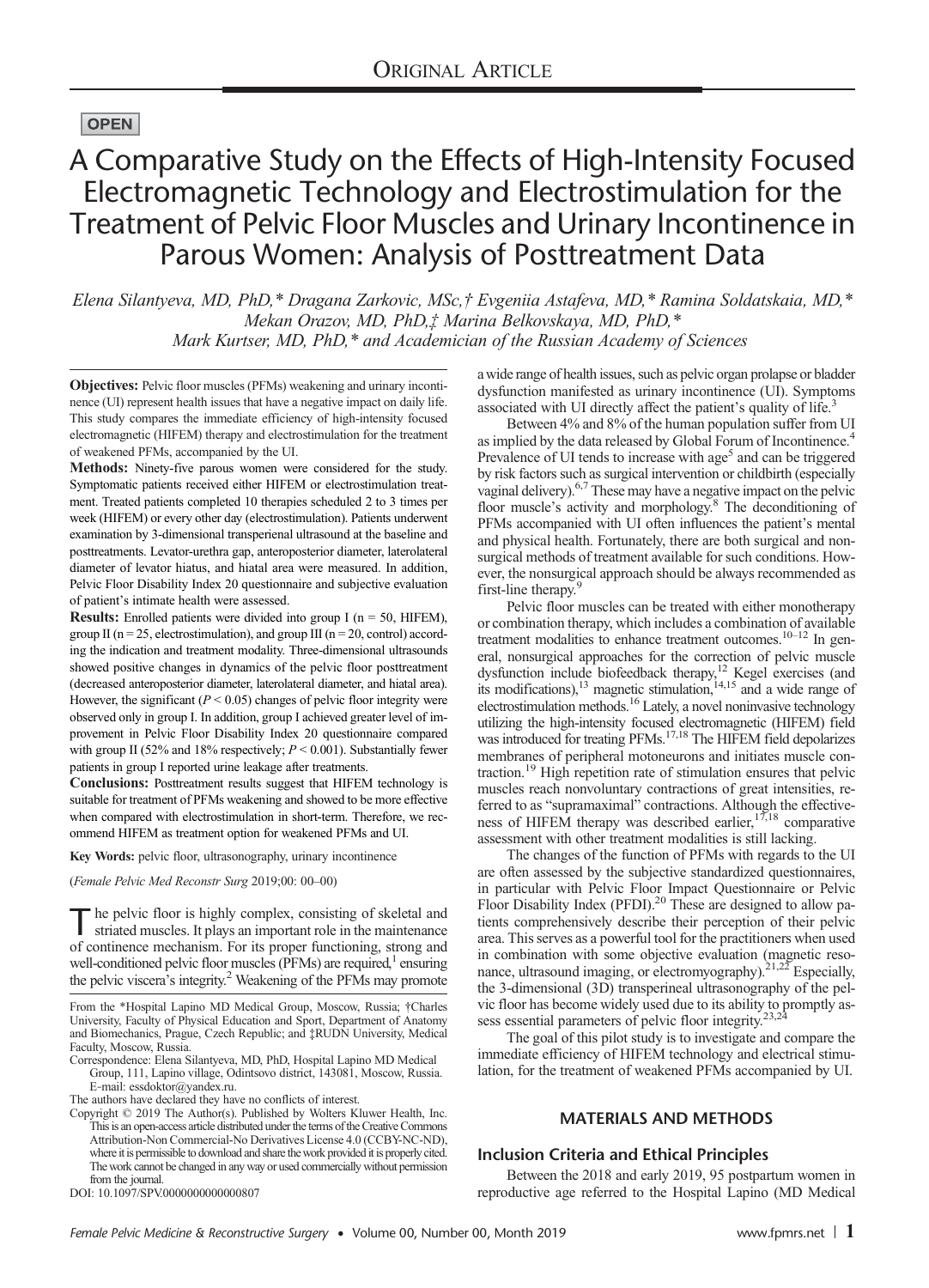Group) were considered for the study. The present study is a retrospective analysis of all the short-term data, which were gathered during their pretreatment and posttreatment examination.

The inclusion criteria were age 18 to 45 years and history of vaginal childbirth (not earlier than 6 months ago). The exclusion criteria included the following: pelvic organ prolapse; pregnancy at the time of therapy initiation (urinary pregnancy test was done in both groups at the baseline); the presence of metal implants in the area of lumbosacral spine, pelvis, or hip joints or intrauterine device, which includes any metal components, cardiac pacemaker, or other inner electronic devices; and general contraindications for physiotherapy. All the patients signed a voluntary informed consent.

## Treatment Protocol

Patients who showed PFMs weakness and continence issues received either therapy with the BTL EMSELLA (BTL Industries Inc, Boston, MA) or BioBravo (MTR+ Vertriebs GmbH, Germany) device. BTL EMSELLA uses HIFEM technology for PFM strengthening and reduction of UI. The device is consisted of a power generator and a circular coil mounted in the seat of the chair. During the treatment, the patient is fully clothed and seated on the center of the chair while the alternating magnetic fields with intensities of up to 2.5 T have been penetrating the pelvic area. In total, 10 HIFEM treatments (for 28 minutes each) with frequency 2 to 3 sessions per week were delivered to match the electrostimulation protocol.

BioBravo portable low-frequency stimulator is used for selfadministered PFMs stimulation to treat urinary/fecal incontinence symptoms (approved by European Union conformity mark, not Food and Drug Administration cleared or approved). Patients performed a course of 10 procedures at home (every other day or, at least, 3 times a week) with BioBravo device, after they passed preliminary training. Time of each BioBravo session was set to 28 minutes to mirror the duration of Emsella's treatment.

#### Evaluation of Study Outcomes

Various methods for documentation of treatment outcomes were used. The first (baseline) visit consisted of medical anamnesis, gynecological examination, and 3D transperineal ultrasound of the pelvic floor area by Voluson E10 device (RIC6-12-D transducer). During the examination, patients were placed in the dorsal lithotomy position with both hips symmetrically flexed, legs abducted, and knees flexed. The transducer was located on the perineum between the mons pubis and the anal margin. In particular, measured biometric indices of pelvic floor integrity included anteroposterior diameter (LH-AD) and laterolateral diameter (LH-LD) of levator hiatus and hiatal area (HA). In addition, levator-urethra gap (LUG) was studied before the first treatment (pelvic prolapse detection due to the levator ani avulsion). The ultrasound examination was repeated after the prescribed course of treatments.

Treated women were also asked to complete PFDI-20 standardized questionnaire to assess the degree of PFM functioning and continence issues. These patients also evaluated their intimate health on bimodal basis (yes/no), according to following questions: Q1 — Are you experiencing vaginal laxity during intimacy? Q2 — Are you experiencing changes of vaginal topography? Q3 — Does the water or air enter the vagina during swimming and exercise? Q4 — Are you experiencing stress UI symptoms (eg, involuntary urine leakage during physical activity, when coughing or sneezing or before you can visit the toilet)? After the successful completion of all treatments, the patients reevaluated their continence and PFM functioning.

Safety and comfort of the patients were monitored (any possible adverse effects or adverse events, for example, pain, muscle fatigue, or bruising induced by therapies). Patients who performed treatments at home were instructed to record any inconveniences caused by electrotherapy.

There was a large number of patients to provide sufficient sample for statistical analysis, further verified by G-power 3.1.9.2 software.25 Gathered results were statistically analyzed using Statistica version 6 software (StatSoft Inc, Tulsa, OK) using the paired  $t$  test and 2-way analysis of variance followed by least significant difference post hoc test. Level of significance  $\alpha$  was set to 5%. Assumption of normality was tested by Kolmogorov-Smirnov and Lilliefors tests.

## RESULTS

All 95 patients were recruited. In total, 75 women reported PFMs weakness and incontinence issues. Symptomatic patients were divided into 2 groups. Group I ( $n = 50$ , mean  $\pm$  SD age of  $31.1 \pm 5.4$  years) received therapy with the EMSELLA device. Group II ( $n = 25$ , mean  $\pm$  SD age of 32.0  $\pm$  7.7 years) was treated with BioBravo stimulator. The remaining patients marked as a group III ( $n = 20$ , mean age of  $27.2 \pm 4.3$  years) were classified as healthy participants and were used only as control for 3D ultrasound measurements.

Each patient from groups I and II finished the prescribed course of treatments. No adverse events or pain were reported. None of the patients experienced prolapse of pelvic floor, which can be seen in Table 1. Thickness of LUG on both sides of the pelvis did not exceed the cutoff value of 25 mm as stated in literature,26 and thus, both treated groups met the inclusion criteria. The minor differences in LUG thickness within the groups were insignificant.

## 3D Ultrasounds of Pelvic Floor

The rest of the parameters obtained by 3D ultrasounds are documented in Table 2. Before the treatment, significantly higher values were documented in all studied indices against the control group. After the last therapy, the initially high values of LH-AD, LH-LD, and HA were significantly reduced only in group I ( $P < 0.05$ ), approaching the averages of group III. Results of group II showed similar yet insignificant trend  $(P > 0.05)$ . Such difference indicates the significant effect only in patients treated by HIFEM technology.

The examples of 3D ultrasounds obtained before and after HIFEM treatments are visualized on the Figure 1. There is visible improvement in LH-AD and HA parameters. Thickness of LH-- AD was decreased by 2.6 mm, which is comparable with mean difference of whole group I (−3.12 mm on average). In addition, HA showed more profound reduction of  $1.83 \text{ cm}^2$  that exceeds the group I average difference  $(-1.38 \text{ cm}^2)$  of almost 0.5 cm<sup>2</sup>.

|  |                                                       | <b>TABLE 1.</b> Examination of LUG Thickness for Determination of |
|--|-------------------------------------------------------|-------------------------------------------------------------------|
|  | Levator Ani Avulsion as Sign of Pelvic Organ Prolapse |                                                                   |

| <b>Levator Avulsion</b> | LUG Right Side,<br>Mean (SD), mm | LUG Left Side,<br>Mean (SD), mm |  |
|-------------------------|----------------------------------|---------------------------------|--|
| Group I                 | 20.94 (3.22)                     | 21.76 (3.14)                    |  |
| Group II                | 20.96 (2.49)                     | 21.48 (2.68)                    |  |
| Group $III$             | 20.70 (2.68)                     | 20.85 (2.94)                    |  |
|                         | $\cdots$                         |                                 |  |

Data are expressed as mean with SD.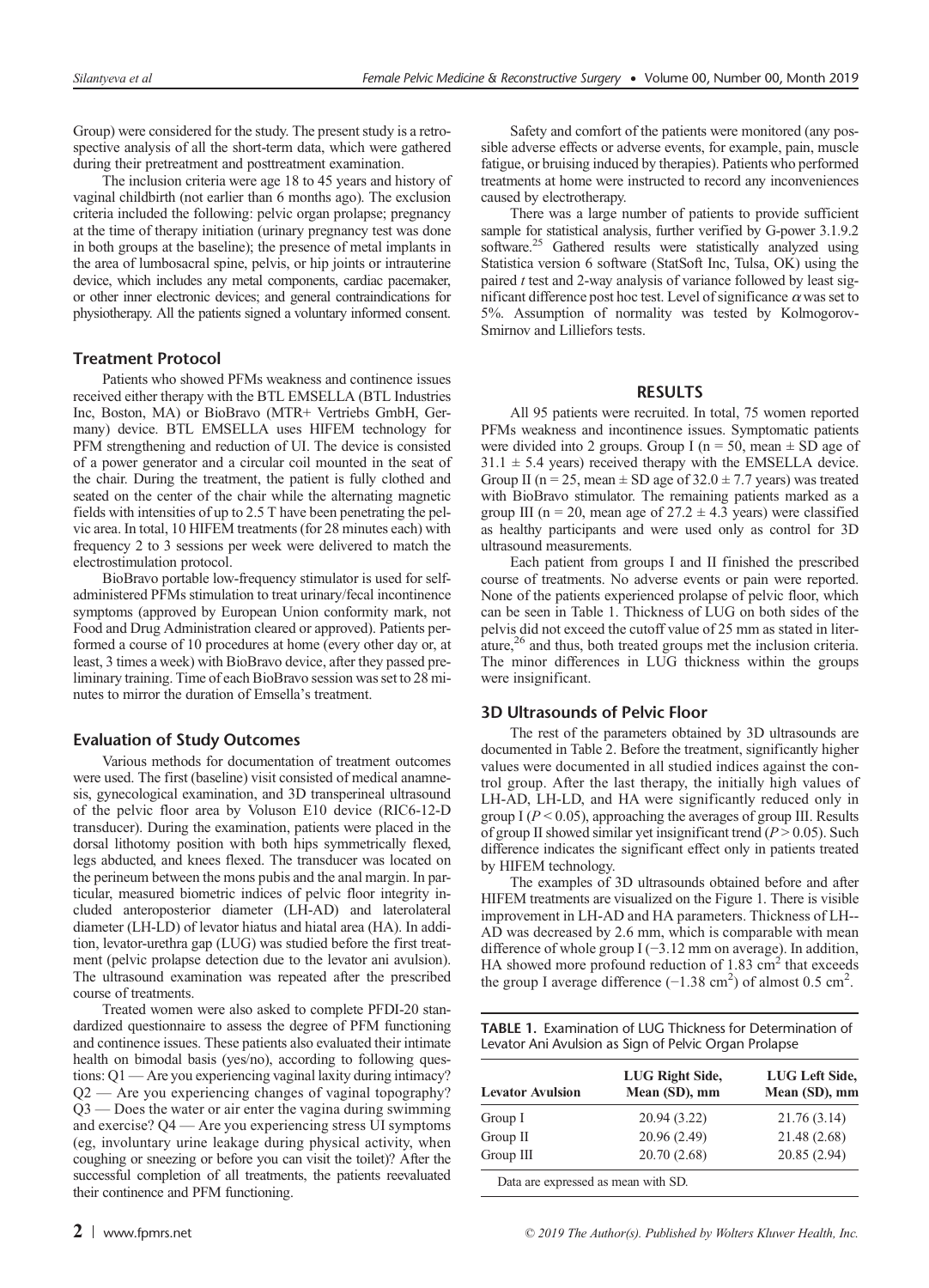|                      | LH-AD, Mean (SD), mm |                   | LH-LD, Mean (SD), mm |                 | HA, Mean $(SD)$ , $cm2$ |                           |
|----------------------|----------------------|-------------------|----------------------|-----------------|-------------------------|---------------------------|
| <b>PFM</b> Integrity | <b>Before</b>        | <b>After</b>      | <b>Before</b>        | After           | <b>Before</b>           | After                     |
| Group I              | $51.10(6.80)$ †      | $47.98(6.25)^{*}$ | 41.44(6.43)          | $38.40(6.03)*$  | $14.47(1.72)$ †         | $13.09(1.78)$ *           |
| Group $\Pi$          | $52.52(5.75)$ †      | $51.36(5.36)$ †   | $46.60(6.70)$ †      | $45.56(6.41)$ † | $14.77(1.82)$ †         | 14.69 (1.79) <sup>†</sup> |
| Group III            | 46.60(2.30)          | N/A               | 35.40(2.50)          | N/A             | 11.59(0.35)             | N/A                       |

TABLE 2. Three-dimensional Ultrasound Examination of Intervention (I and II) and Control (III) Groups

Data are expressed as mean with SD. Group III was measured only at the baseline as a reference, therefore values after treatment are not available. \*Statistically significant differences against baseline ( $P \le 0.05$ ).

†Statistically significant differences against control.

N/A, not available.

## PFDI-20 Standardized Questionnaire

No difference in the baseline PFDI-20 score was found. Although the baseline score was slightly higher in group II, this tendency showed to be insignificant ( $P = 0.45$ ). The more profound change has been achieved by group I. After the HIFEM treatments, patients improved by  $31.45$  points (52%,  $P < 0.001$ ). On the contrary, group II showed lesser yet significant mean difference of 11.70 points (18%,  $P \le 0.001$ ). The comparison of results obtained after the last treatments revealed also significant difference between the group I and II mean scores ( $P < 0.001$ ; Table 3).

## Patient's Self-Evaluation

Results of the patient's subjective bimodal evaluation are summarized in Table 4. The percentages describe a portion of patients who answered questions Q1 to Q4 positively (yes). After the treatments, the percentage of answers regressed in both groups; however, group I showed substantially greater differences in comparison with group II. On average, the subjective assessment revealed that patient self-reported 2 times greater results after HIFEM treatment. Especially remarkable improvement was observed in questions Q1 (laxity) and Q4 (incontinence). In group I, the differences reached up to 30% (Q1) and 44% (Q4), respectively, whereas group II reported much lower change of 16%.

#### Sample Size and Verification of Power

Using G-power software, we calculated the minimal sample size to reveal statistical significance in gathered data as 16 patients for both 2-tailed t test ( $\alpha$  = 0.05; power, 0.95; effect size, 1) and analysis of variance ( $\alpha = 0.05$ ; power, 0.95; 3 groups; effect



FIGURE 1. A 39-year-old patient, 1 childbirth. Visualization of ultrasound measurements (Voluson E10, equipped with RIC6-12-D transducer) before (A) and after (B) HIFEM treatments. Midsagittal plane on the left, axial rendered volume on the right. Red line indicates LH-AD dimensions. Area of HA is bordered by blue line. Direction of view in 3D is indicated by yellow lines and  $\bullet$  mark.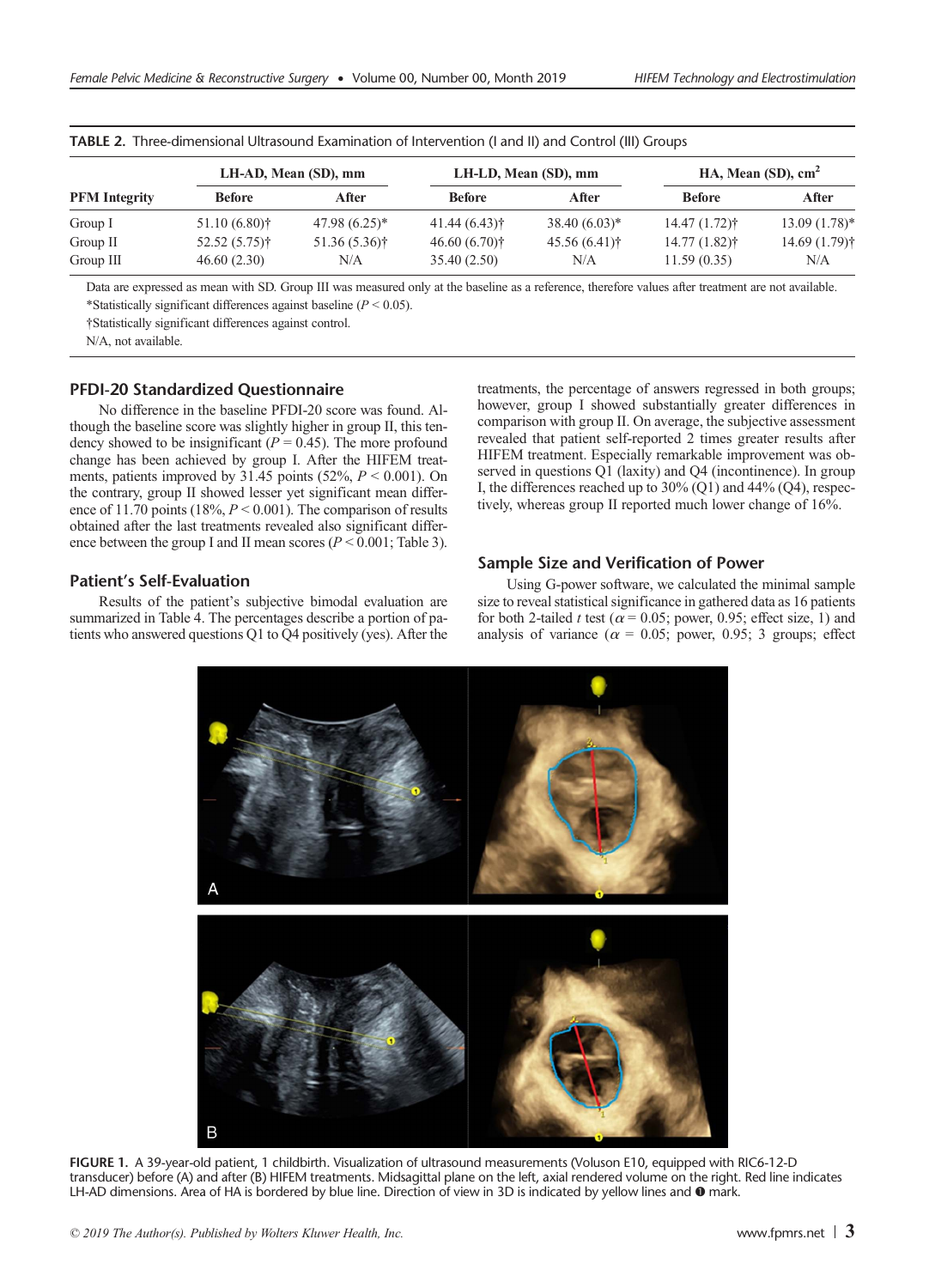| <b>TABLE 3.</b> Mean Scores of the Standardized PFDI-20 |
|---------------------------------------------------------|
| Questionnaire Including the 95% Cls                     |

| <b>PFDI-20</b> | <b>Baseline Score (CI)</b> | After Tx Score (CI) | P       |
|----------------|----------------------------|---------------------|---------|
| Group I        | $60.22(50.62 - 69.82)$     | 28.77 (20.74–36.81) | < 0.001 |
| Group II       | 66.21 (54.08–78.34)        | 54.51 (43.92–65.11) | < 0.001 |
| $P$ value      | 0.45                       | < 0.001             |         |

Data were gathered at baseline and after treatments (After Tx). CI, confidence interval;Tx, treatment.

size, 1). In addition, the power of conduced statistical analysis was verified post hoc and showed to be equal to 0.99.

## **DISCUSSION**

According to the documented results, we suggest that HIFEM therapy was more effective method for treatment of weakened pelvic floor than electrostimulation in short-term. Apparently, based on the evaluation by both subjective (questionnaires) and objective (3D transperineal ultrasound) methods, HIFEM therapy produces more profound improvement in PFMs and UI posttreatment.

Besides the magnetic resonance, one of the most reliable methods for examination of pelvic area is diagnostic ultrasound. Because of the complex manner of structures forming the pelvic floor, 2-dimensional image may not always provide proper visualization. Hence, the examination should be combined with 3D analysis.<sup>23</sup> The use of such technology in routine practice may help to reveal pelvic floor muscles weakening even if the patient does not have any subjective complaints. Early diagnosis helps start timely treatment, as the 3D reconstruction of pelvic floor allows to obtain specific parameters of its integrity (LUG, LH-AD, LH-LD, and HA).

Recent research demonstrated that LUG is strongly associated with puborectalis avulsion, and the cutoff threshold for its diagnosis appears to be 25 to 27.5 mm.<sup>23,26</sup> Our initial gynecological examination showed no levator avulsion, which would exclude patients from the study. Levator-urethra gap ranged from 20.70 to 21.76 mm (Table 1), and thus, no pelvic organ prolapse was diagnosed because measured values showed to be substantially lower than cut-off threshold.

The biometric indices of control group are comparable with the results reported in literature for nuliparous women at rest.<sup>27</sup> It was found that LH-AD in healthy patients ranges from 45.2 to 48.4 mm, LH-LD from 32.8 to 37.5, and HA from 11.3 to 12.0 cm<sup>2</sup>, which corresponds to our observations in healthy parous women (group III). However, both treated groups at the baseline showed significantly higher LH-AD, LH-LD, and HA in comparison with the group III. As a result of the treatments, these indices decreased toward the control values. Nonetheless, significant changes of the pelvic floor anatomy were demonstrated only in patients treated by HIFEM technology (Table 2; Fig. 1).

The presented data showed an enhanced functioning of PFMs with reduction of UI severity and impact on the quality of life has been achieved (Tables 3 and 4). Differences in PFDI-20 mean scores were found to be highly statistically significant. Both treatment modalities proved to be effective in treating PFMs weakness accompanied with UI. However, our observations indicate significantly more profound efficiency of the HIFEM technology in comparison with the electrostimulation after a course of 10 treatment sessions. Based on the questionnaire data, it was proved  $(P < 0.001)$  that group I reached a higher level of improvement (2.68) times) after a series of 10 treatments. Patients treated by HIFEM technology showed mean difference in PFDI of over 50%. On the contrary, group II was only able to reach an average improvement of 18%.

The patient's subjective bimodal assessment revealed greater results in group I, which reported reduced incontinence symptoms after the treatments, when compared with group II. In addition, those who received HIFEM therapy noticed a substantial reduction in vaginal laxity symptoms. Modest improvement of incontinence and laxity issues was seen in group II, probably attributed to the less recognizable improvement of PFM functioning. Conversely, the greater results observed in patients from group I correlate to their significant change in pelvic floor integrity and PFDI-20 score.

For PFM strengthening, the strong contractions with interposed rest periods should be involved to deliver sufficient load.<sup>28</sup> If the muscles are properly stimulated, both endurance and strength are regained.<sup>29</sup> Superior results after HIFEM therapy in our study may be explained by the deep penetration of high-intensity electromagnetic field into the pelvic area, resulting in uniform activation of PFMs. On the contrary, electrical devices may not be able to involve whole pelvic floor with sufficient intensity of the stimuli. Because of its superficial application, the electrostimulators lost the largest portion of emitted energy on the surface, and only its fraction reaches deep-lying tissues.<sup>30</sup> Although some positive effects of electrostimulation on PFM strengthening was documented in the past, there is still not sufficient evidence to determine whether it is more effective than traditional exercise.<sup>20,31,32</sup>

In this study, the treated postpartum patient groups were consisted of relatively young women of average age  $31.1 \pm 5.4$  years and  $32.0 \pm 7.7$  years. However, we assume that our findings are applicable also in the older postmenopausal patients who would probably show symptoms of greater severity because of the estrogen deficiency. Samuels et al,  $33$  for instance, was able to reach similar degree of immediate posttreatment improvement after the series of 6 HIFEM treatments in patient group aged  $55.5 \pm 12.8$  years. Almost identically aged group  $(55.2 \pm 12.8 \text{ years})$  was established also by Castro et  $al^{34}$  who described significant and continuous results of electrostimulation therapy.

|  | TABLE 4. Subiective Examination of Patient's Intimate Health Obtained at the Baseline and After Treatments (After Tx) |  |  |
|--|-----------------------------------------------------------------------------------------------------------------------|--|--|
|  |                                                                                                                       |  |  |

|                 | <b>Group I</b>  |                 |                   | <b>Group II</b> |                 |                   |
|-----------------|-----------------|-----------------|-------------------|-----------------|-----------------|-------------------|
| <b>Question</b> | <b>Baseline</b> | <b>After Tx</b> | <b>Difference</b> | <b>Baseline</b> | <b>After Tx</b> | <b>Difference</b> |
| Q <sub>1</sub>  | 48%             | 18%             | $-30\%$           | 44%             | 28%             | $-16%$            |
| Q2              | 36%             | 12%             | $-24\%$           | 36%             | 24%             | $-12%$            |
| Q <sub>3</sub>  | 34%             | 16%             | $-18%$            | 48%             | 36%             | $-12%$            |
| Q4              | 74%             | 30%             | $-44%$            | 72%             | 56%             | $-16%$            |

The percentages express the portion of patients who answered yes. Tx, treatment.